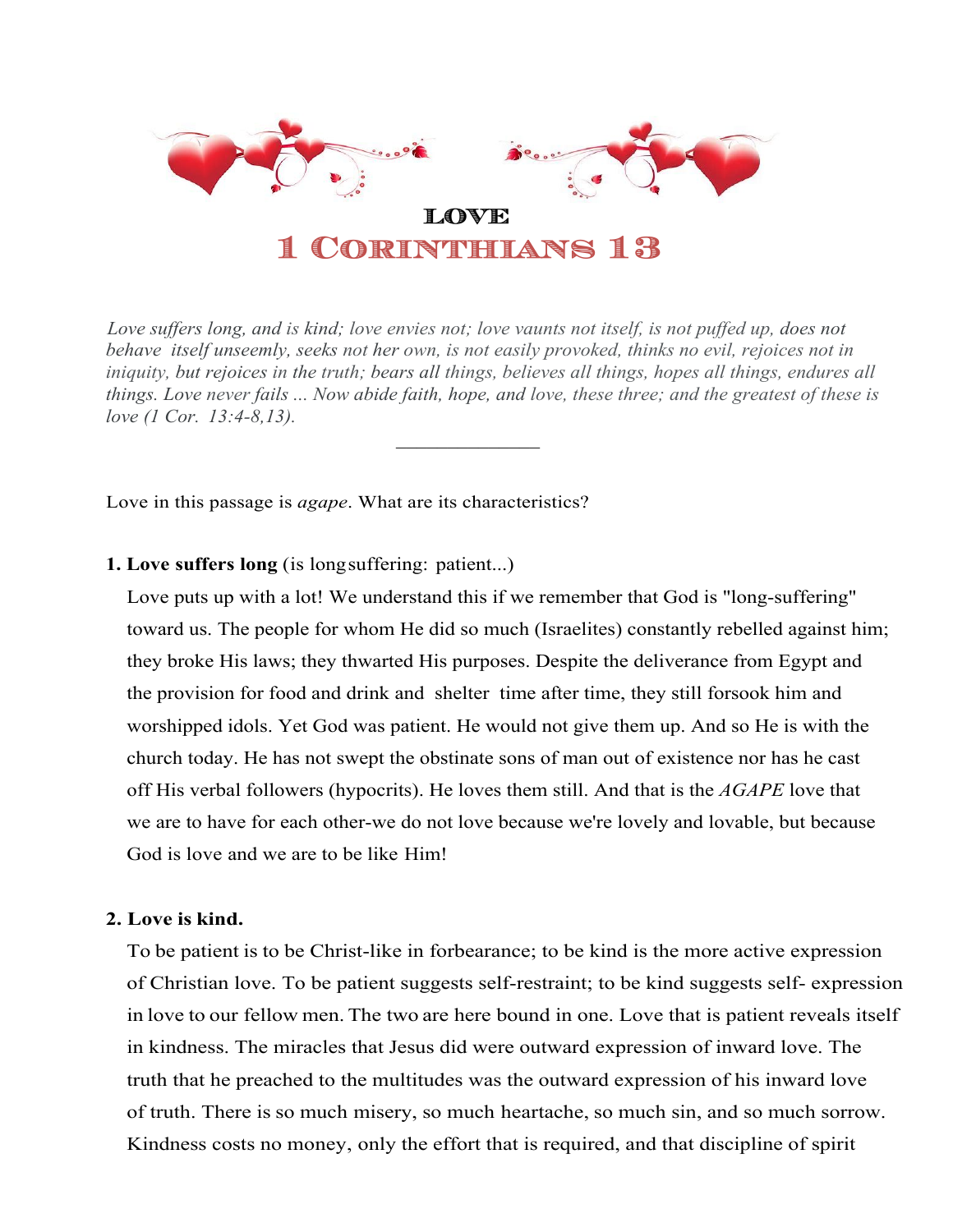which holds us close to our Lord. It is as easy to go about with a smile as it is to go about with a frown, and far more useful.

### **3. Love is not jealous** (does not envy) **or boastful.**

Some members of the Corinthian church were extremely proud of their particular spiritual gift and boasted about it. More than once Paul has asked them to consider whether they had any real occasion for boasting (see 2 Cor. 11:12 ). It seems to have been a marked weakness of this particular church. Based on his comments against disorders in the church meeting and at the Lord's table, some were snobbish about their social status. Such people were apt to show off so that the poorer less fortunate members of the fellowship were humiliated (see 1 Cor. 3:3; 11:22; 2 Car. 12:20) and moved to jealousy. All of this was bound to make havoc of the spirit of fellowship. What would change all that? *Agape* love!

## **4. Love is not arrogant or rude** (does not behave itself unseemly).

There was a freedom from formal styles of worship in the early Christian churches. Such freedom has its values, but is also has its disadvantages. When the power of the Spirit of God comes flooding with Pentecostal force into the lives of such men and women as composed the community in Corinth, it is difficult for a time to confine the enhancement of mental and spiritual quality There is a sort of overplus of spiritual power and energy that is apt to vent itself in unusual ways. Revival movements in every age afford many illustrations. So it was in Corinth. Some of the speakers thought what they had to say was more important than what another brother was saying. They would either sit impatiently until the other had finished, or make it obvious that they were not interested in what he was saying; or worse still, jump up and interrupt him with their own ideas. Feelings were bound to be hurt by such practices. Thus, Paul addresses the situation.

### **5. Love does not seek her own** (insist on its own way)

Love lives to give and not to get. Love seeks not her own but the other man's. True love is always unselfish. Where self is at the center, that is neither the way nor the spirit of love. The greatest souls our world has ever known have been those who lived for others. Paul wanted the fellowship in the Corinthian church to be real and helpful so that it would give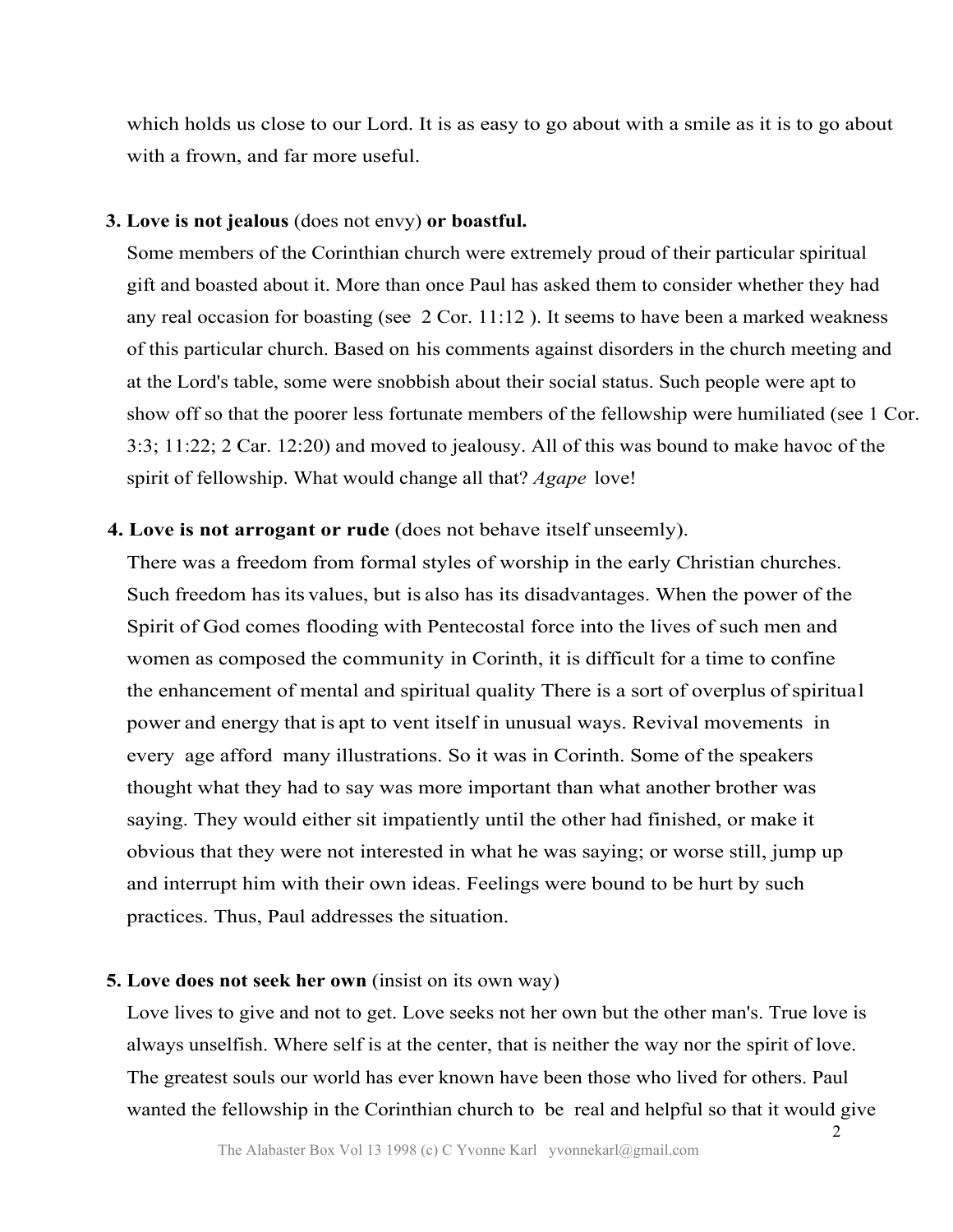them fullness of life.

### **6. Love is not irritable.**

So now Paul turns to the effects that every display of ill-manners and arrogance might have upon those whose susceptibilities have been hurt. How difficult itis not to feel irritated in such circumstances! Some held high ideals for Christian morality and conduct of the church's worship. It irritated them to see worship brought into confusion and doubtless contempt. Paul prays for their Christian endurance that is part of the spiritual fruit of Christian love. Later he lays down certain broad rules for the conduct of public worship *(ch.14 ).* Here he prepares the way to make it possible for them to be open to receive the rules. Rules may not be set aside or disregarded unless they are supported by the right spirit. Love is the sovereign remedy for irritation and resentment. Irritation is apt to be the outward manifestation of pride and self-love. One is irritated if one's pride is hurt. Paul makes a plea for the "more excellent way." The petty annoyances and frustrations get us down and make us irritable. Let the love that is not centered in self, but on God, fill the hearts of all members of the community, and irritation will go into banishment with the things that give rise to it. It is the self-centered people who are apt to be supersensitive and easilyannoyed. Christian love which is not self-centered, cannot be irritable.

#### **7. Love ...is not** ... **resentful** (rejoices not in iniquity, but in the truth)

Paul rightly associates the resentful spirit with irritability, though not all easily irritated people harbor resentment. The suggestion in the text is that those who are prone to resentment keep a careful account of the slights, fancied or real, which they have endured, and which have been so wounding to their self-esteem. They brood over that mental record until molehills assume the size of mountains. Their wrongs are stored up in the tablets of memory, and every time the record is reread the impression becomes deeper and is less easily erased. Paul pleads that love keeps no such accounts. We can select our memories. We can deliberately forget the unpleasant experiences that have befallen us. To blot out from the mind the wrongs that have been inflicted on us is a Godlike thing. This is what God does when a truly contrite sinner makes confession of his sins. His forgiveness involves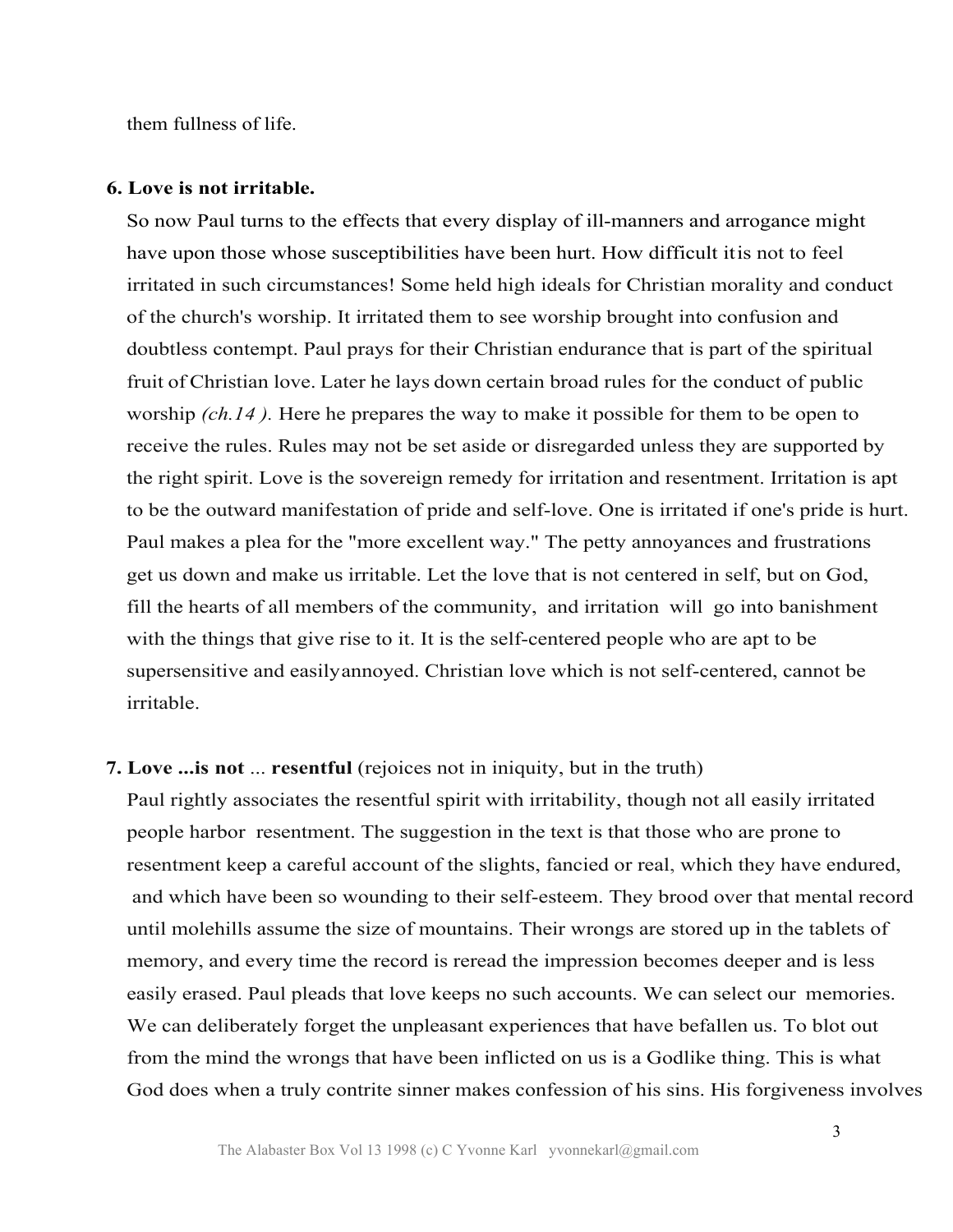forgetfulness. In the prayer that the Lord taught to His disciples He makes the forgiveness of God concordant with man's forgiveness of his fellow men. Resentment can have no place in the heart or in the fellowship that is dominated to the full by the love of Christ.

## **Love's greatest qualities**

### **1. Love bears all things.**

Here Paul's thought implies that love carries the burden and even the blame for the wrong upon itself. Love carries on its own heart, the sin and the sorrow and the tragedy of all the world. We can see the shadow of the Cross in this aspect of love.

### **2. Love believes all things.**

In its context this means that the loving spirit is always prone to believe the best about men and women. Its constant attitude is to put the highest construction upon their motives, even if at times their conduct proves difficult to understand.

### **3. Love hopes all things.**

Jesus love gave Him insight into human nature which made Him hopeful where others saw no hope. he saw the possibilities of the fishermen of Galilee, of Mary Magdalene, of Paul himself even when Paul was a bitter enemy of the Christian church. Inspired by Jesus' love, Christians go on hoping against hope.

### **4. Love endures all things.**

Where there is no obvious ground for faith it continues to hope; where there is no apparent ground for hope, it continues to endure. Love is like an army that is threatened with overwhelming defeat by superior numbers of the enemy but steadfastly refuses to give ground.

### **5. Love never ends (fails).**

The Greek phrase Paul actually uses here can be translated with fair accuracy, love "never falls down on its job." Love, if it is the real thing, never lets us down. Real love is eternal, and